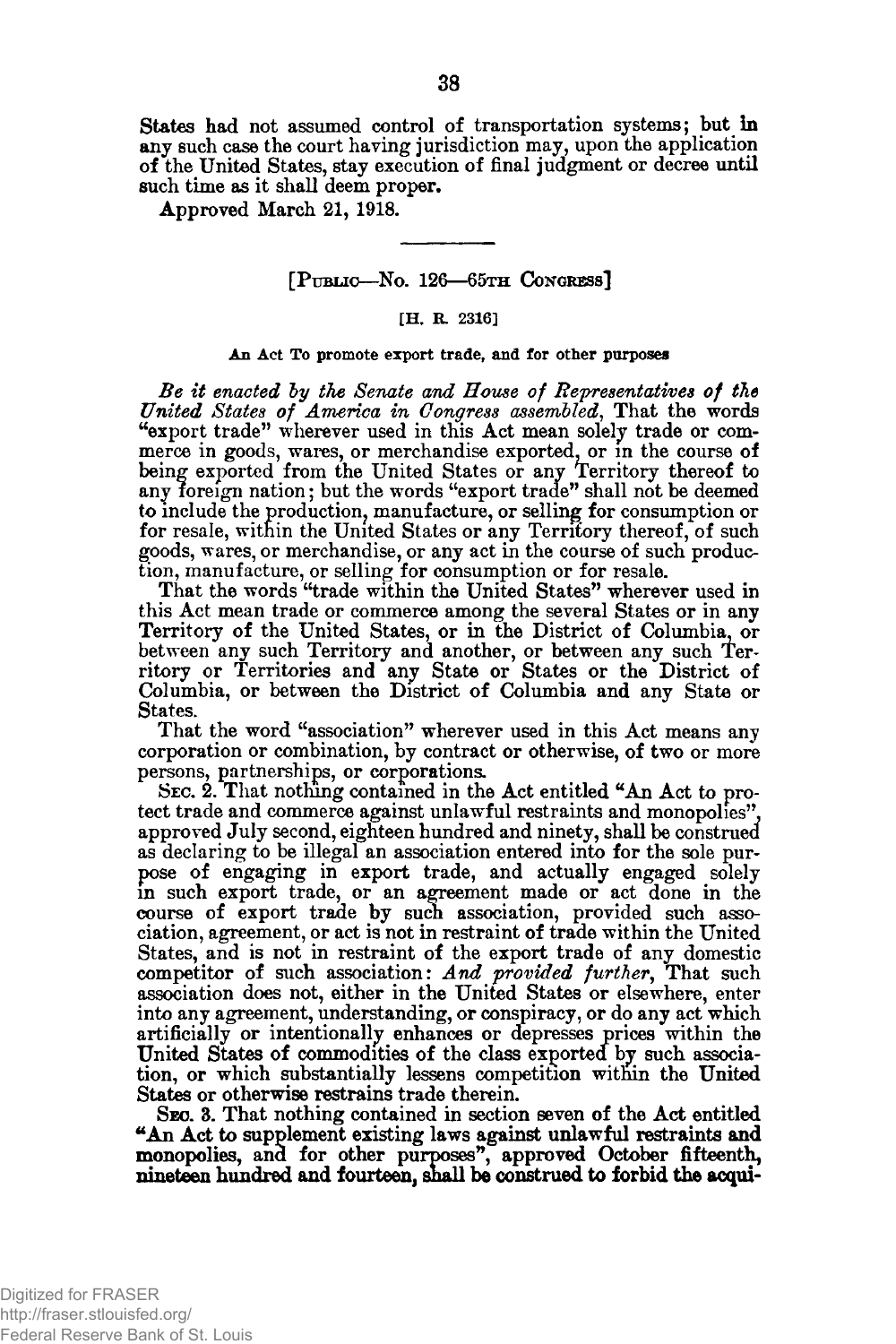sition or ownership by any corporation of the whole or any part of the stock or other capital of any corporation organized solely for the purpose of engaging in export trade, and actually engaged solely in such export trade, unless the effect of such acquisition or ownership may be to restrain trade or substantially lessen competition within the United States.

SEC. 4. That the prohibition against "unfair methods of competition" and the remedies provided for enforcing said prohibition contained in the Act entitled "An Act to create a Federal Trade Commission, to define its powers and duties, and for other purposes", approved September twenty-sixth, nineteen hundred and fourteen, shall be construed as extending to unfair methods of competition used in export trade against competitors engaged in export trade, even though the acts constituting such unfair methods are done without the territorial jurisdiction of the United States.

SEC. 5. That every association now engaged solely in export trade. within sixty days after the passage of this Act, and every association entered into hereafter which engages solely in export trade, within thirty days after its creation, shall file with the Federal Trade Commission a verified written statement setting forth the location of its offices or places of business and the names and addresses of all its officers and of all its stockholders or members, and if a corporation, a copy of its certificate or articles of incorporation and by-laws, and if unincorporated, a copy of its articles or contract of association, and on the first day of January of each year thereafter it shall make a like statement of the location of its offices or places of business and the names and addresses of all its officers and of all its stockholders or members and of all amendments to and changes in its articles or certificate of incorporation or in its articles or contract of association. It shall also furnish to the commission such information as the commission may require as to its organization, business, conduct, practices, management, and relation to other associations, corporations, partnerships, and individuals. Any association which shall fail so to do shall not have the benefit of the provisions of section two and section three of this Act, and it shall also forfeit to the United States the sum of \$100 for each and every day of the continuance of such failure, which forfeiture shall be payable into the Treasury of the United States, and shall be recoverable in a civil suit in the name of the United States brought in the district where the association has its principal office, or in any district in which it shall do business. It shall be the duty of the various district attorneys, under the direction of the Attorney General of the United States, to prosecute for the recovery of the forfeiture. The costs and expenses of such prosecution shall be paid out of the appropriation for the expenses of the courts of the United States.

Whenever the Federal Trade Commission shall have reason to believe that an association or any agreement made or act done by such association is in restraint of trade within the United States or in restraint of the export trade of any domestic competitor of such association, or that an association either in the United States or elsewhere has entered into any agreement, understanding, or conspiracy, or done any act which artificially or intentionally enhances or depresses prices within the United States of commodities of the class exported by such association, or which substantially lessens compe